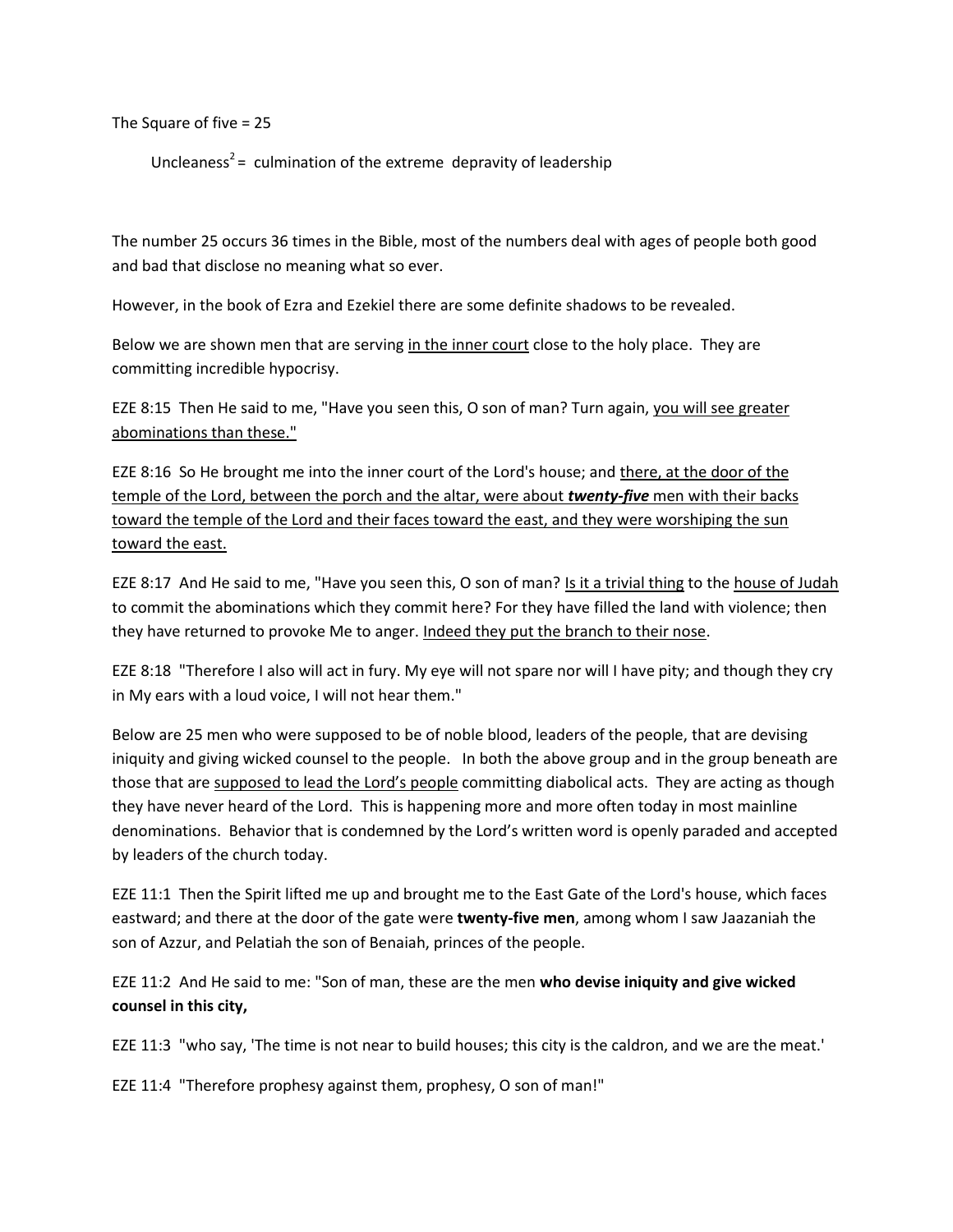Below are two numbers that could be interpreted as: sixty = the law that holds the gates to keep that which is profane = 25 from that which is Holy.

EZE 40:13 Then he measured the gateway from the roof of one gate chamber to the roof of the other; the width was twenty-five cubits, as door faces door.

The door that is supposed to keep that which is profane from that which is Holy is marked with its purpose.

EZE 40:14 He measured the gateposts, sixty cubits high, and the court all around the gateway extended to the gatepost.

The gate post is marked with a number that symbolizes that which accuses and condemns – the law or the old guardian cherub.

EZE 40:15 From the front of the entrance gate to the front of the vestibule of the inner gate was fifty cubit.

Fifty = the actions that promote the blood of Christ as restitution to cover sin.

Finally at the end of the book of Ezekiel is the culmination of the Lord's solution to the problem of 25.

Below is a multiple of 25 and 10 by one thousand. A thousand has to do with the Lord's work on an

existing problem. Ten has to do with the inherent weakness of man and the Lord's sovereignty over it. The scriptures from Eze 40:1 onward has to do entirely with symbolism. These measurements will not even fit within the nation of Israel. It is a portrait of the bride which has two wings. The nations on the south side are of Hebrew extraction. Those on the north are of gentile extraction.

EZE 45:1 "Moreover, when you divide the land by lot into inheritance, you shall set apart a district for the Lord, a holy section of the land; its length shall be *twenty-five thousand* cubits, and the width ten thousand. It shall be holy throughout its territory all around.

EZE 45:2 "Of this there shall be a square plot for the sanctuary, five hundred by five hundred rods, with **fifty** cubits around it for an open space.

EZE 45:3 "So this is the district you shall measure: *twenty-five thousand cubits long and ten thousand* wide; in it shall be the sanctuary, the Most Holy Place.

EZE 45:4 "It shall be a holy section of the land, belonging to the priests, the ministers of the sanctuary, who come near to minister to the Lord; it shall be a place for their houses and a holy place for the sanctuary.

EZE 45:5 "An area twenty**-five thousand cubits long and ten thousand wide** shall belong to the Levites, the ministers of the temple; they shall have twenty chambers as a possession..